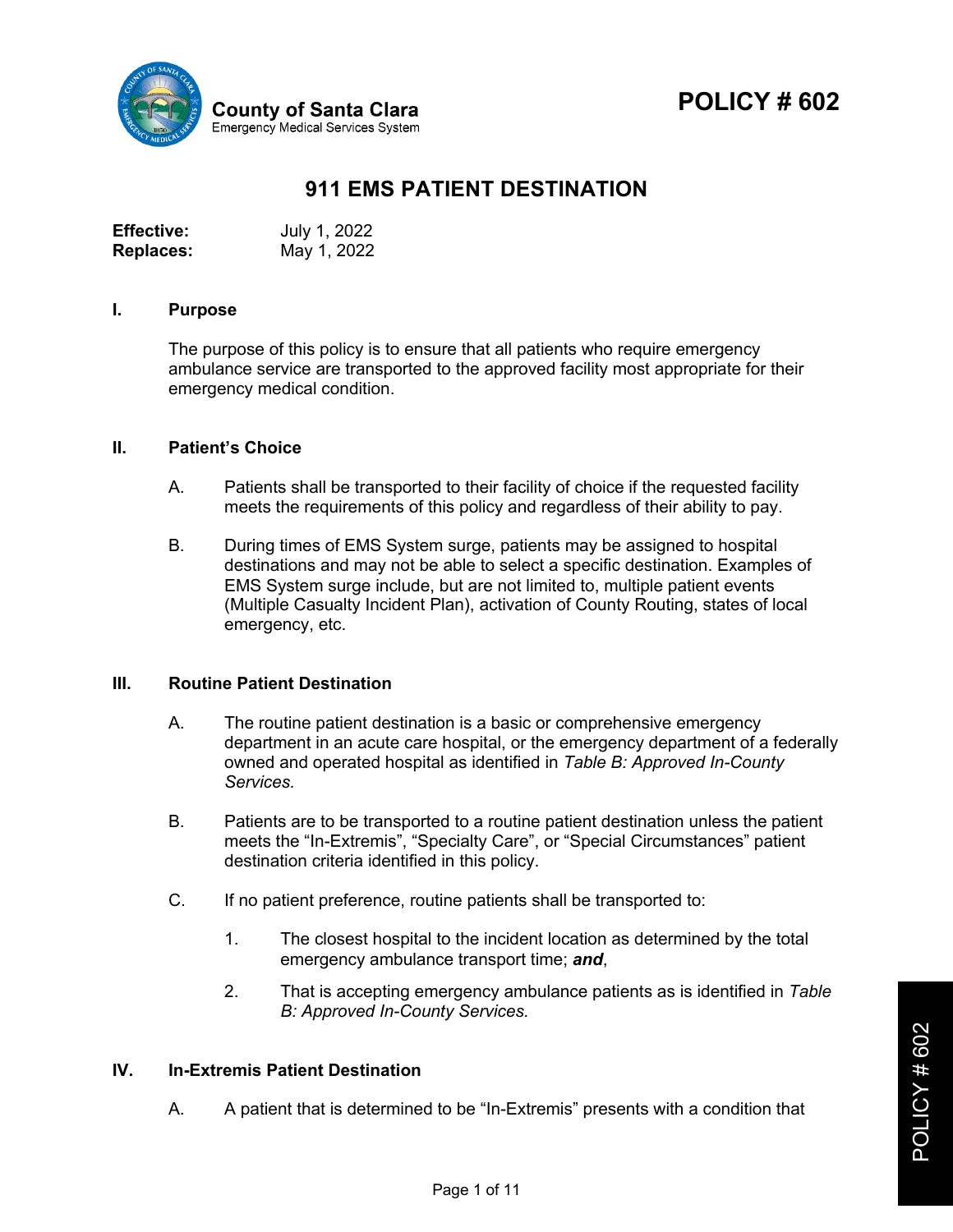benefits most from immediate emergency ambulance transportation to the closest hospital.

- B. An In-Extremis patient is defined as a patient that presents with one or more of the following:
	- 1. A breech presentation or protruding limb during a delivery.
	- 2. A visible external bleed that cannot be controlled by EMS personnel where significant blood loss continues to occur despite the use of direct pressure and/or application of a tourniquet.
	- 3. The inability to be ventilated adequately following the use of appropriate basic and advanced airway adjuncts and procedures.
- C. In-Extremis patients shall be transported to the hospital that is:
	- 1. The closest to the incident location as determined by total emergency ambulance transport time; *and*,
	- 2. That is **not** on internal disaster.

## **V. Specialty Care Destination**

- A. In some circumstances, the most appropriate facility is one that offers specialized services based on the EMS providers primary impression of the patient's condition and based on the criteria of this policy.
- B. The "most appropriate hospital" for specialty care patients is the hospital that is:
	- 1. The closest to the incident location as determined by total emergency ambulance transport time; *and*,
	- 2. Is designated to provide the specialty service desired; *and*,
	- 3. Is accepting emergency ambulance patients.
- C. **Trauma Patients**  A patient that is categorized as a trauma alert according to *Santa Clara County Prehospital Care Policy 605: Prehospital Trauma Triage*.
	- 1. Trauma patients that do not meet trauma alert criteria shall be transported to a destination prescribed by Section III: Routine Patient Destination.
	- 2. Trauma alerts shall be transported to a Trauma Center identified in *Table B: Approved Services* and shall adhere to the catchment areas that have been established in *Santa Clara County Prehospital Care Policy #602: Schedule A; Trauma Center Service Areas*.
	- 3. In addition to the provisions of *Santa Clara County Prehospital Care Policy #603: Hospital Bypass,* if **all** Trauma Centers are not accepting emergency ambulance patients, the patient shall be transported to the: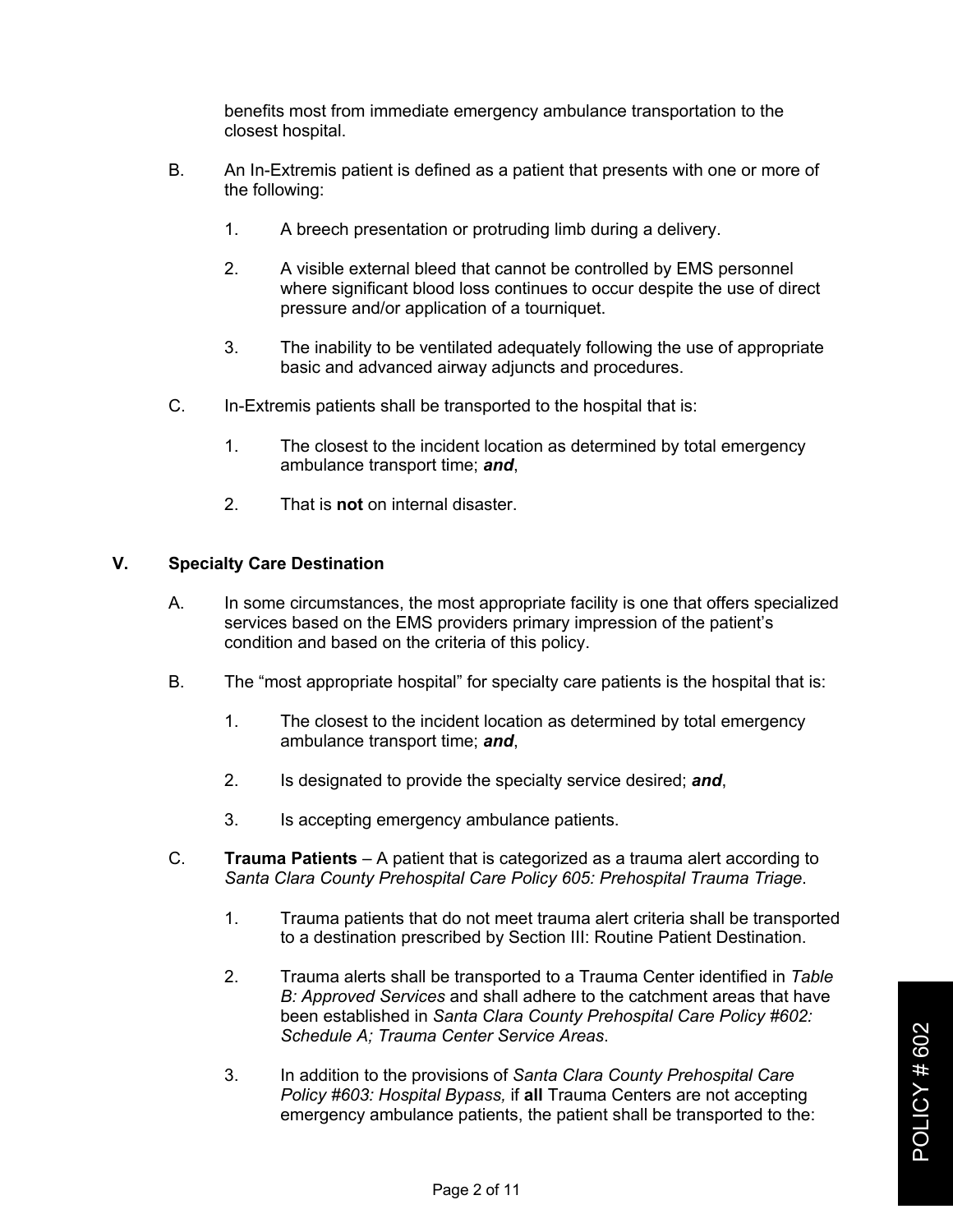- a. Closest emergency department to the incident location as determined by total emergency ambulance transport time; *and*,
- b. That is accepting emergency ambulance patients.
- 4. A pediatric patient (less than 15 years of age) who meets trauma alert criteria as described in *Santa Clara County Prehospital Care Policy #605: Prehospital Trauma Triage*, shall be transported to:
	- a. The closest Pediatric Trauma Center, as identified in *Table B: Approved In-County Services,* to the incident location as determined by total emergency ambulance transport time; *and*,
	- b. That is accepting emergency ambulance patients.
- 5. A pregnant patient beyond 20 weeks gestation who meets trauma alert criteria as described in *Santa Clara County Prehospital Care Policy #605: Prehospital Trauma Triage*, shall be transported to:
	- a. The closest Labor and Delivery Center that is also a Trauma Center, as identified in *Table B: Approved In-County Services,* to the incident location as determined by total emergency ambulance transport time; *and*,
	- b. That is accepting emergency ambulance patients.

#### D. **Psychiatric Patients**

- 1. Patients *not* on a Welfare and Institutions Code, Section 5150 hold:
	- a. Psychiatric patients in need of medical evaluation shall be provided a medical care assessment in accordance with Policy #700-S04 or Policy #700-S05 and should be transported to an emergency department/psychiatric receiving facility identified in Table B: Approved In-County Services.
	- b. If a psychiatric patient's medical complaint requires immediate attention, the psychiatric patient should be transported to the closest emergency department/specialty care center identified in Table B: Approved In-County Services.
- 2. Patients *on* a Welfare and Institutions Code (WIC), Section 5150 hold:
	- a. Psychiatric patients in need of medical evaluation shall be provided a medical care assessment in accordance with Policy #700-S04 or Policy #700-S05 and should be transported to an emergency department identified in Table B: Approved In-County Services.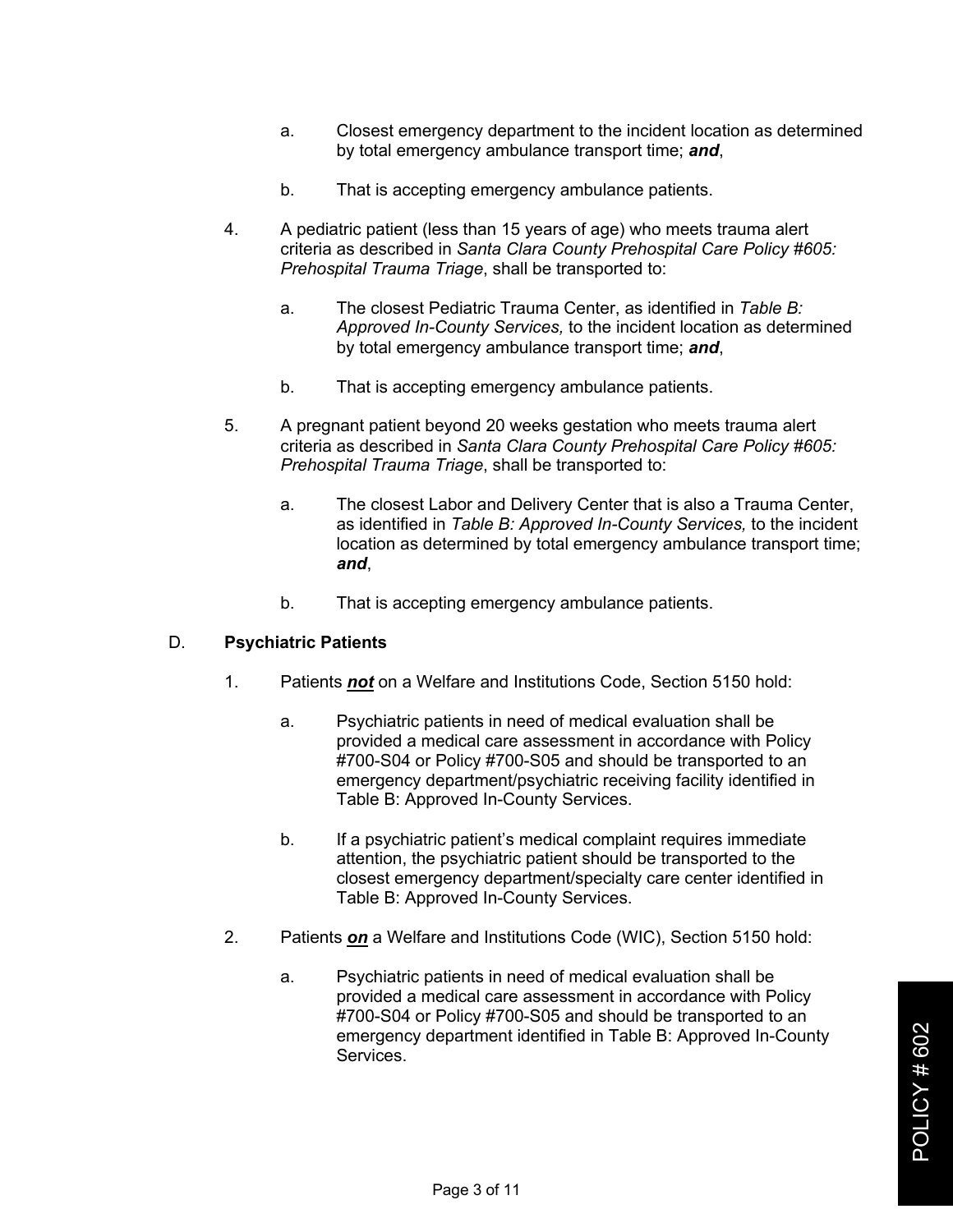- b. The destination for the patient written on the WIC 5150 Form should be discussed between the writer of the 5150 hold and the 911 ambulance transport crew.
	- i. If the WIC 5150 Form was completed prior to the arrival of the 911 ambulance and the written destination is not in the best interest of the patient or conflicts with EMS Agency policy, the 911 ambulance transport crew should consult the with the writer of the WIC 5150 Form to determine an appropriate destination.
	- ii. The WIC 5150 Form will be rewritten in its entirety if the destination is changed from the original.
- c. Psychiatric patients with no medical complaint that are being transported by a BLS ambulance, may be transported to the destination established by the authorized writer responsible for executing the 5150 hold.
- E. **Burn Patients** Patients meeting major burn criteria as per *Santa Clara County Prehospital Care Policy #605: Prehospital Trauma Triage* shall be transported to the burn center at Santa Clara Valley Medical Center (VMC) via the Trauma **Center** 
	- 1. If Santa Clara Valley Medical Center (VMC) Trauma Center is not accepting emergency ambulance patients, the patient meeting major burn criteria shall be transported to:
		- a. The closest trauma center identified in *Table B: Approved In-County Services* to the incident location by the total emergency ambulance transport time; *and*,
		- b. That is accepting emergency ambulance patients.
	- 2. Patients meeting major burn criteria and having additional concurrent trauma, and if the traumatic injuries pose the greater risk of morbidity or mortality, shall be transported to:
		- a. The closest trauma center identified in *Table B: Approved In-County Services* to the incident location by the total emergency ambulance transport time; *and*,
		- b. That is accepting emergency ambulance patients.

## F. **Stroke Alert Patients**

1. Patients that are identified as meeting Comprehensive Stroke Alert Criteria according to *Santa Clara County Prehospital Care Policy #700- A13: Stroke* shall be transported to: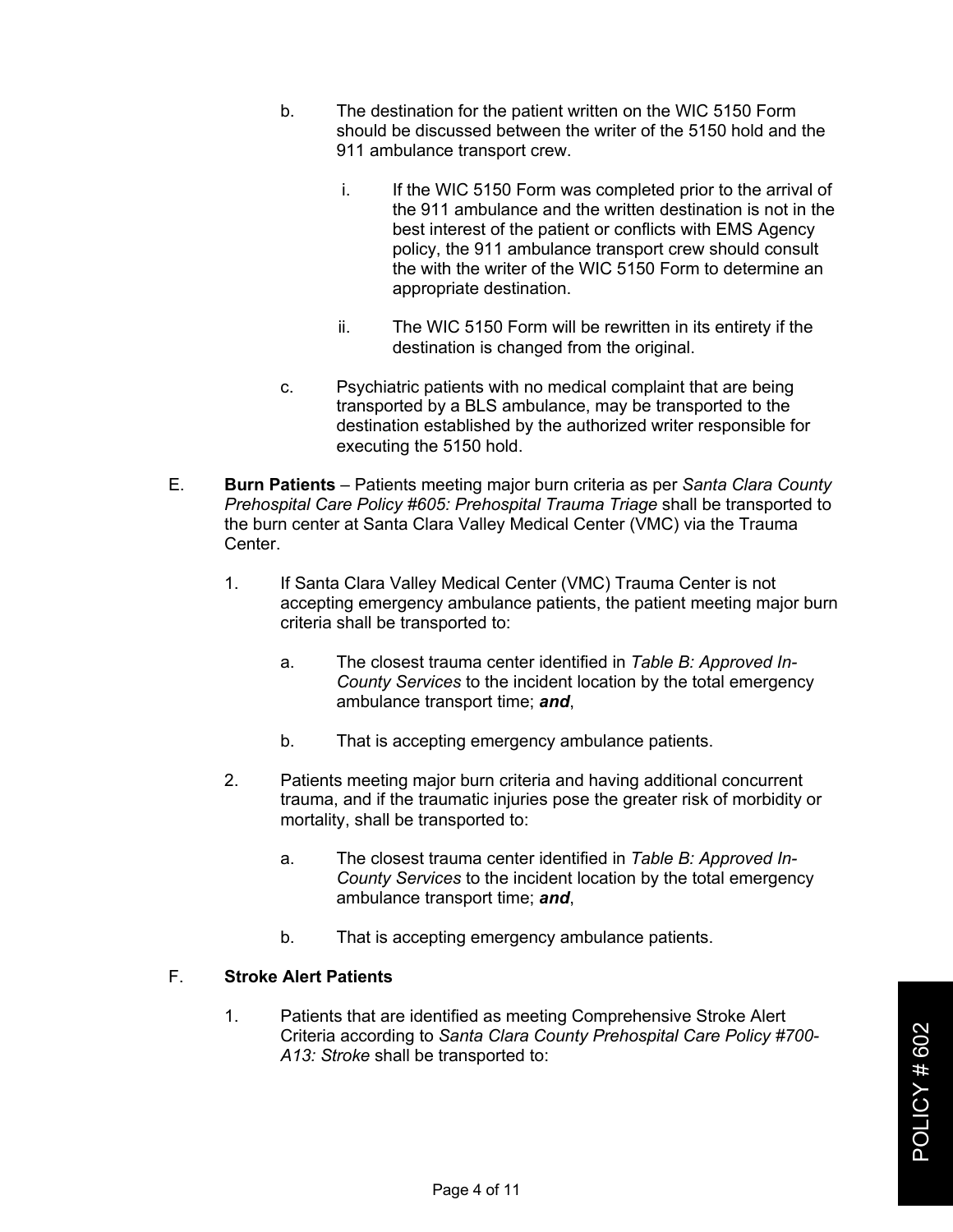- a. The closest Comprehensive Stroke Center identified in *Table B: Approved In-County Services* to the incident location as determined by total emergency ambulance transport time; *and*,
- b. That is accepting emergency ambulance patients that meet stroke alert criteria.
- c. If the transport time to the closest Comprehensive Stroke Center is greater than thirty (30) minutes, transport to the closest Primary Stroke Center in accordance with Section (F)(2) of this policy.
- 2. Patients that are identified as meeting Primary Stroke Alert Criteria according to *Santa Clara County Prehospital Care Policy #700-A13: Stroke* shall be transported to:
	- a. The closest Primary Stroke Center identified in *Table B: Approved In-County Services* to the incident location as determined by total emergency ambulance transport time; *and*,
	- b. That is accepting emergency ambulance patients that meet stroke alert criteria.
- G. **STEMI Alert Patients** Patients that are identified as meeting STEMI Alert Criteria according to *Santa Clara County Prehospital Care Policy #700-A08: Chest Pain - Suspected Cardiac Ischemia* shall be transported to:
	- 1. The closest STEMI Receiving Center identified in *Table B: Approved In-County Services* to the incident location as determined by total emergency ambulance transport time; *and*,
	- 2. That is accepting emergency ambulance patients that meet STEMI Alert.
- H. **ROSC (Return of Spontaneous Circulation)** Adult Patients achieving ROSC of cardiac etiology according to *Santa Clara County Prehospital Care Policy #700-A07: Cardiac Arrest* shall be transported to:
	- 1. The closest STEMI Receiving Center identified in *Table B: Approved In-County Services* to the incident location as determined by total emergency ambulance transport time; *and*,
	- 2. That is accepting emergency ambulance patients that meet ROSC criteria.
- I. **Pediatric Patients** Patients that are less than 15 years of age
	- 1. A pediatric patient who meets trauma alert criteria as described in *Santa Clara County Prehospital Care Policy #605: Prehospital Trauma Triage*, shall be transported to:
		- a. The closest Pediatric Trauma Center, as identified in *Table B: Approved In-County Services,* to the incident location as determined by total emergency ambulance transport time; *and*,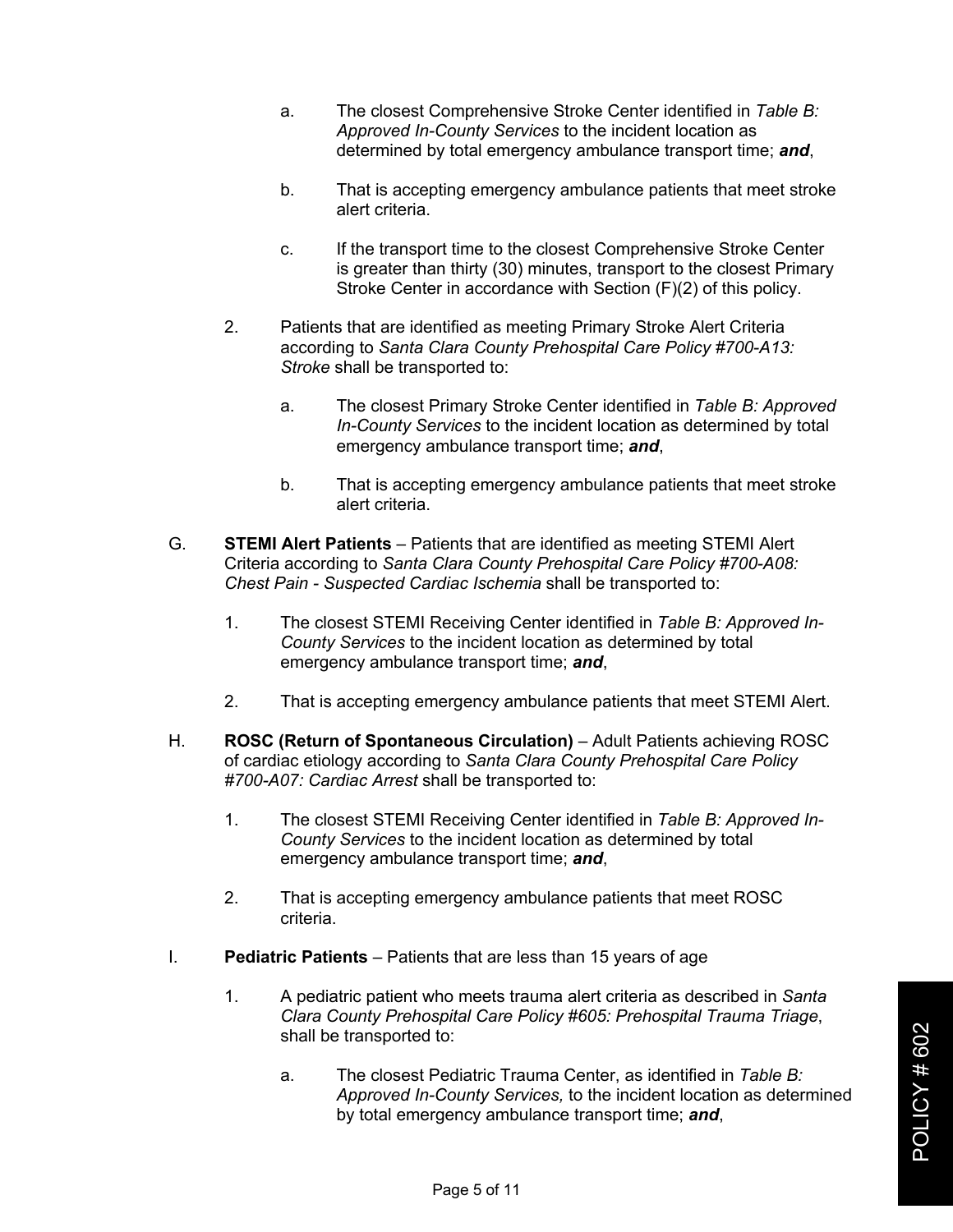- b. That is accepting emergency ambulance patients.
- 2. A pediatric patient who meets critically ill criteria listed below:
	- Cardiac dysrhythmia
	- Evidence of poor perfusion and/or Cyanosis
	- Severe respiratory distress
	- Persistent altered mental status
	- Status epilepticus
	- Brief Resolved Unexplained Event (BRUE)
	- Paramedic discretion

Shall be transported to:

- a. The closest Advanced or Comprehensive Pediatric Receiving Center, identified as Advanced in *Table B: Approved In-County Services*, to the incident location as determined by total emergency ambulance transport time; **and**,
- b. That is accepting emergency ambulance patients.
- 3. A pediatric patient who does **not** meet trauma, in-extremis, or critically ill criteria as listed above shall be transported to (paramedic discretion also applies):
	- a. Any Pediatric Receiving Center of choice as identified in *Table B: Approved In-County Services*; **and,**
	- b. That is accepting emergency ambulance patients.

## **VI. Special Circumstances**

A. In some situations, special circumstances may have a direct relation to the selection of the most appropriate transport destination. Within this section, "County" shall mean the EMS Duty Chief, EMS Agency, County Medical-Health Branch or any other position or function designated by the EMS Agency.

## B. **EMS System Surge / Multiple Patients Events**

- 1. When Central Patient Routing is in effect, all patient destination assignments will be directed by the County through County Communications.
- 2. Patients may be transported to acute care hospitals out of the county only when directed by the County.
- 3. If out of county mutual aid ambulance are being used in the Santa Clara County Operational Area, unless directed by the County, all transports will occur in accordance with the destinations prescribed in this policy.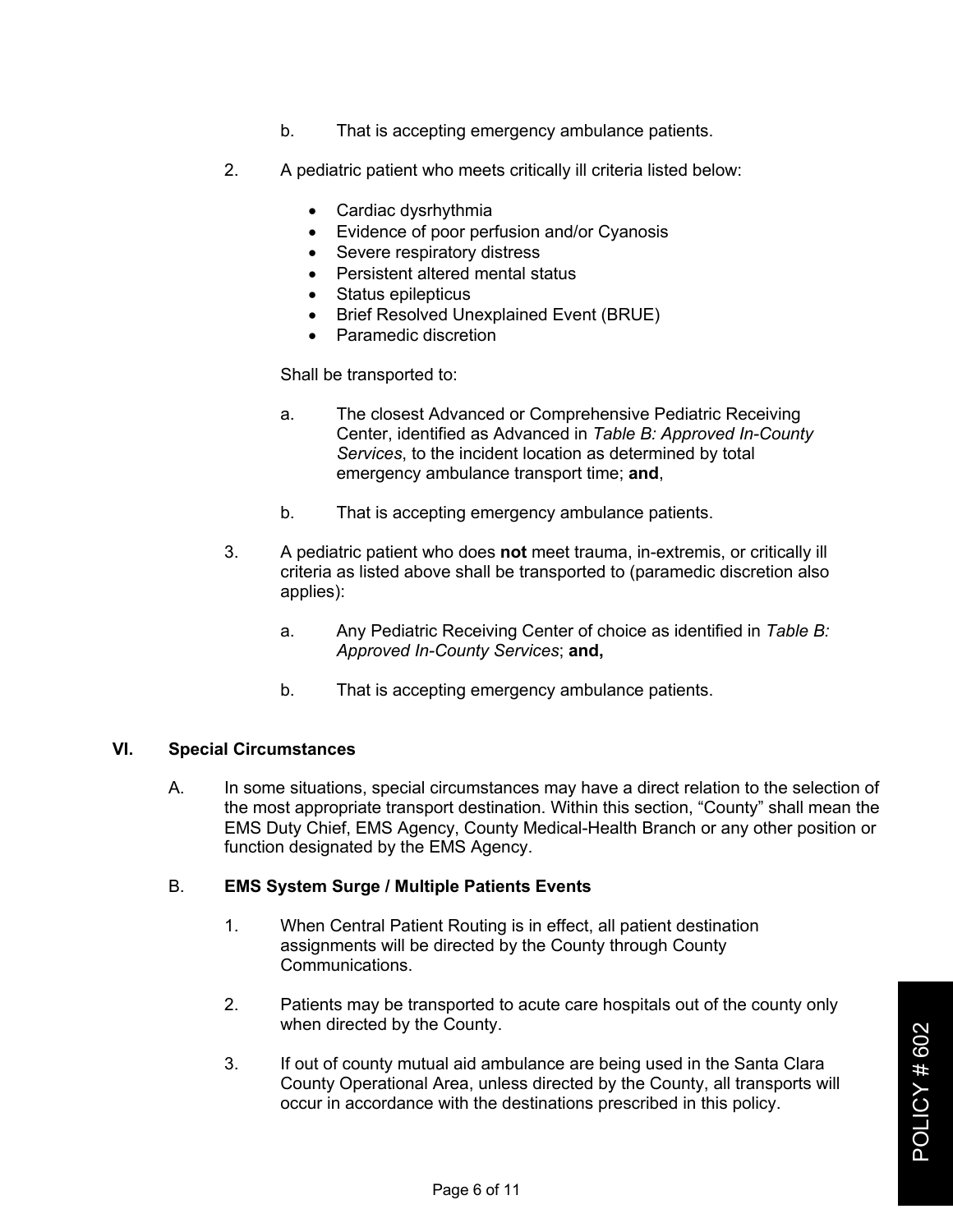- 4. When authorized and as directed by the County, patients may be transported to Alternate Care Sites (ACS), Field Treatment Sites (FTS), or Mobile Field Hospitals (MFH).
- C. **Base Hospital Directed Destination** Patients may be transported to any incounty destination authorized within this policy when directed by the Base Hospital.
- D. **Stanford Health Care**  Stanford Hospital has two Emergency Department entrances (Table E). All adult patients should be transported to 500P. All patients > 20 weeks pregnant in active labor (regardless of maternal age) and all pediatric patients (less than 15 years of age) should be transported to 300P.
- E. **EMS Air Resource Destination** Patient destination shall be determined by the ground crew and provided to the air crew.
	- 1. If the pilot believes that flight to the selected destination is unsafe, the flight crew will advise the ground crew and a destination will be determined collaboratively and according to the direction provided in this policy.
	- 2. When a ground crew is not present or if the ground crew is not designated EMS providers, the flight crew shall determine destination based on this policy.

## F. **Transport to out of county Hospitals from Santa Clara County**

- 1. Patients may be transported to out of county hospitals only when permitted by this policy.
- 2. Santa Clara County prehospital care personnel shall determine and honor out of county 911 ambulance diversion statuses prior to beginning transport.
- 3. Santa Clara County prehospital care personnel shall notify the out of county hospital prior to beginning transport of the patient to ensure that the hospital is open and receiving patients.

#### G. **Destination Changes While Transporting**

- 1. A patient may change their requested destination at any time if the ambulance has not arrived on hospital property and the requested destination meets the requirements of this policy.
- 2. If the ambulance has arrived on the property of an acute care hospital, patient care shall be transferred to the staff of such hospital.
- 3. If en route to a hospital, the patient wishes to leave the ambulance, EMS personnel shall: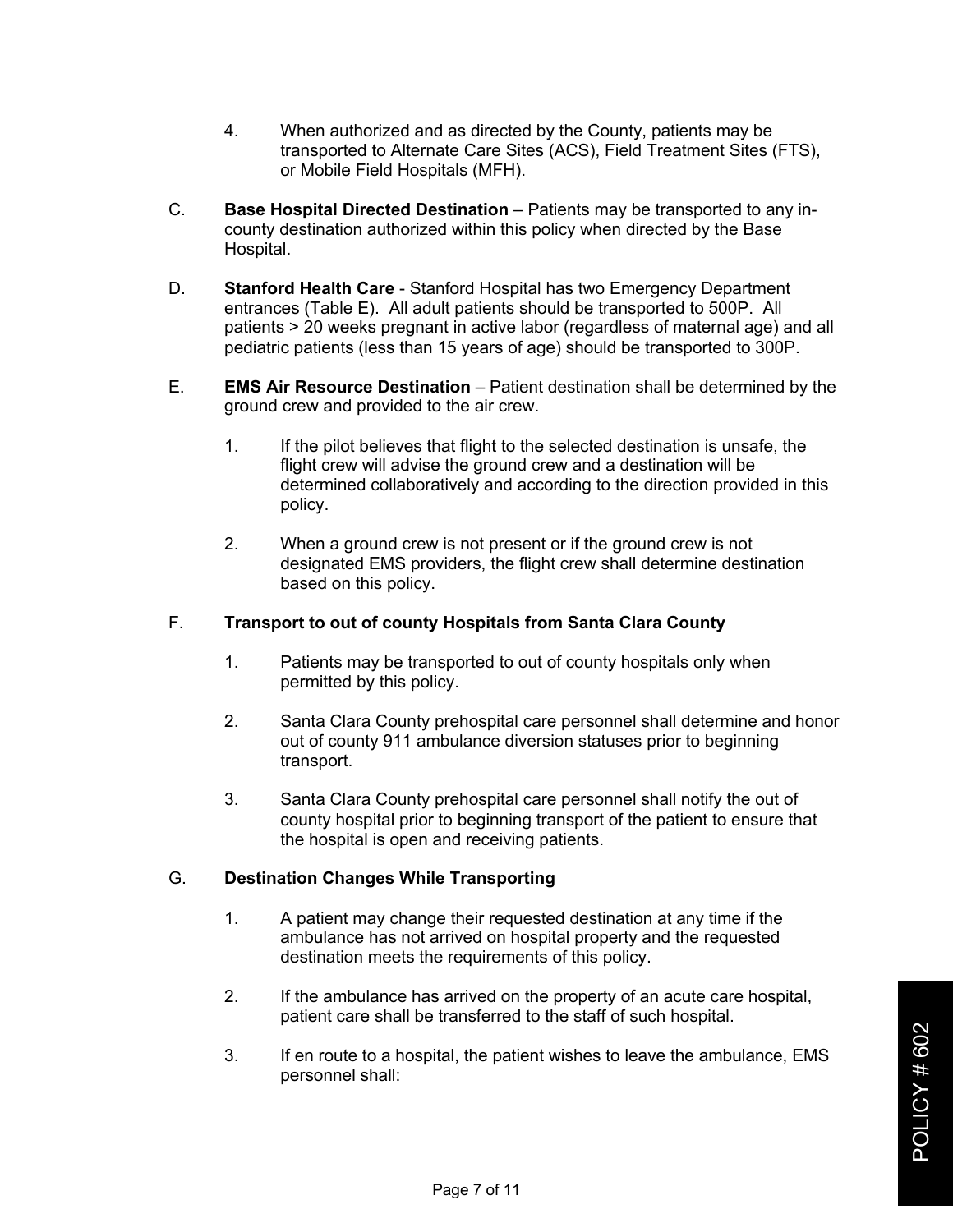- a. Attempt to convince the patient to continue to the selected destination or to the closest emergency department able to receive emergency ambulance patients.
- b. If the patient continues to wish to leave the ambulance, stop the ambulance as soon as it is safe to do so and permit the patient to leave once in a safe location and then immediately notify their communications center.
- c. EMS providers will make efforts to keep patient safe and out of harm's way, consistent with *Santa Clara County Prehospital Care Policy #618: EMS Life Safety Procedures*.

## H. **Custodial Patients from the County Jails**

- 1. The preferred destination for patients that are in custody and are from incidents occurring in the County Jail (San Jose), Elmwood (Milpitas), and Juvenile Hall (San Jose), is Santa Clara Valley Medical Center, if the transport is consistent with the directives contained in this policy. For example, the hospital must be accepting emergency ambulance patients. The destination is determined by jail staff, not the patient.
- 2. From time to time the EMS Agency will issue specific transport policies related to ambulance transport of high risk/high profile inmates. These policies will augment the direction provided within this policy.
- I. **Incidents Occurring at Acute Care Hospitals** If an acute care hospital is the incident location, patients shall be transported to the emergency department of the incident location hospital, except:
	- 1. When the acute care hospital is not accepting emergency ambulance patients.
	- 2. When multiple patients require transport and must be distributed to multiple acute care hospitals.
	- 3. When the acute care hospital requests a 911 emergency ambulance response to transport patient in accordance with *Santa Clara County Prehospital Care Policy #620: Interfacility Transfer-Ground Ambulance*.
- J. **Veterans** Patients that are veterans may be transported to the Palo Alto Veterans Administration Hospital (PAV) if:
	- 1. Requested by the patient; *and*,
	- 2. If transport is consistent with the directives contained within this policy.
- K**. Ventricular Assist Devices (VAD) -** VAD centers in Santa Clara County are located at Kaiser Santa Clara Hospital and Stanford Health Care.
	- 1. If a VAD patient presents with stroke symptoms, these two stroke/VAD centers would be the preferred destinations.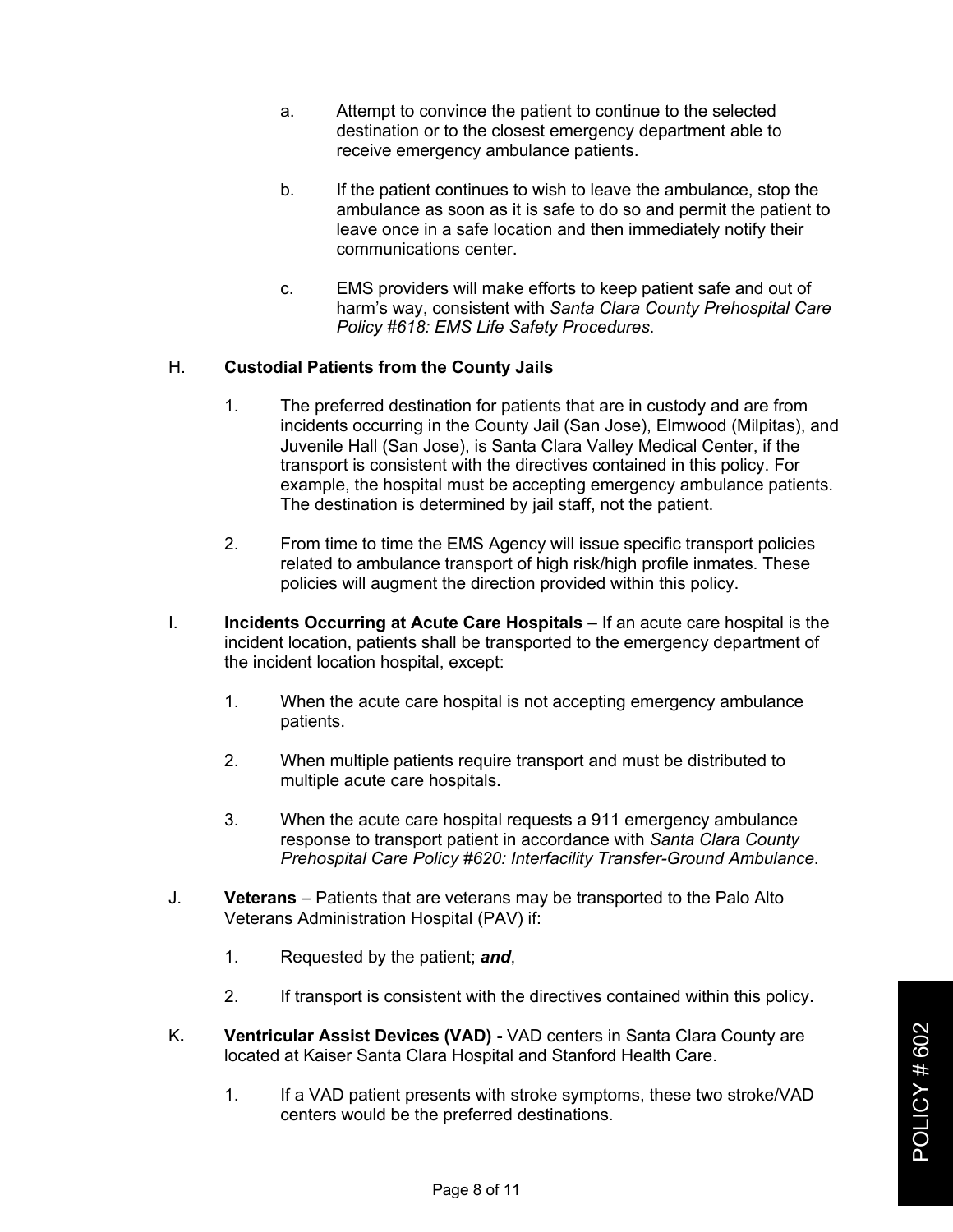- 2. A VAD patient visiting from outside of the Santa Clara County area should be transported to either one of these two VAD centers for device-related problems.
- 3. In traumatic injury of a VAD patient consider a trauma center as a destination since the patient will be anticoagulated.
- L. **Sexual Assault Forensic Examiners (SAFE)** SAFE centers in Santa Clara County are located at Stanford Health Care (SUH) and Santa Clara Valley Medical Center (VMC).
	- 1. The preferred destination for patients seeking medical care after sexual assault and intimate partner violence are SUH or VMC. Patients may be transported to one of these facilities if transport is consistent with the directives contained within this policy.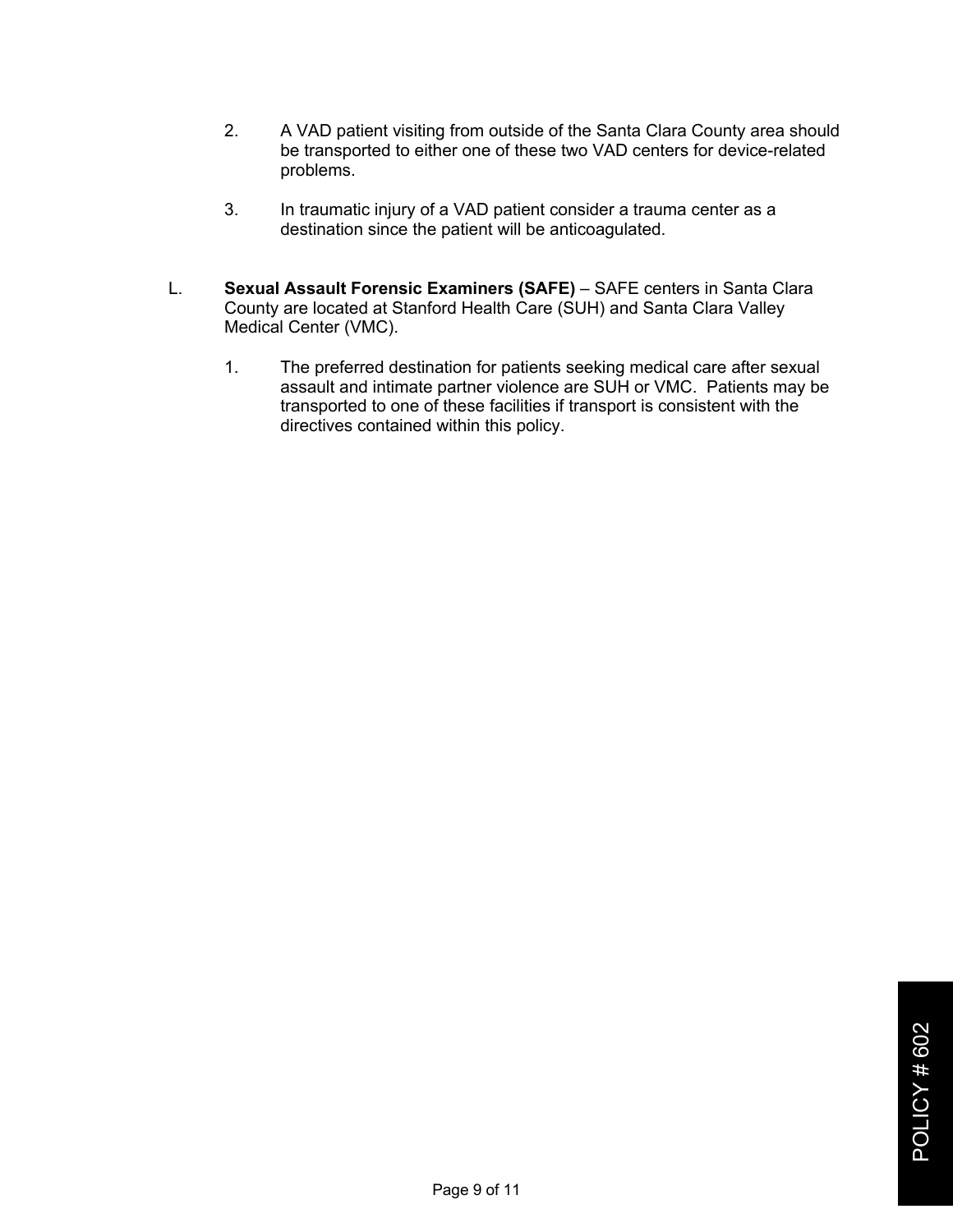# **Table A: Approved Santa Clara County Facilities**

| <b>Facility</b>                            | <b>City</b>          | ID         |
|--------------------------------------------|----------------------|------------|
| El Camino Hospital of Los Gatos            | Los Gatos            | <b>LGH</b> |
| El Camino Hospital of Mountain View        | <b>Mountain View</b> | <b>ECH</b> |
| Good Samaritan Hospital                    | San Jose             | <b>GSH</b> |
| Kaiser Foundation San Jose                 | San Jose             | <b>STH</b> |
| Kaiser Foundation Santa Clara              | Santa Clara          | <b>KSC</b> |
| O'Connor Hospital                          | San Jose             | <b>OCH</b> |
| Palo Alto Veterans Administration Hospital | Palo Alto            | <b>PAV</b> |
| Regional Medical Center of San Jose        | San Jose             | <b>RSJ</b> |
| Saint Louise Regional Medical Center       | Gilroy               | <b>SLH</b> |
| Santa Clara Valley Medical Center          | San Jose             | <b>VMC</b> |
| <b>Stanford Health Care</b>                | Palo Alto            | <b>SUH</b> |

## **Table B: Approved In-County Services**

| <b>Approved In-County Services</b>            |                      |                      |                        |                       |                      |                      |                         |                      |                      |                             |                         |                      |
|-----------------------------------------------|----------------------|----------------------|------------------------|-----------------------|----------------------|----------------------|-------------------------|----------------------|----------------------|-----------------------------|-------------------------|----------------------|
|                                               | <b>EPS</b>           | <b>ECH</b>           | <b>GSH</b>             | <b>KSC</b>            | <b>LGH</b>           | <b>OCH</b>           | <b>PAV</b>              | <b>RSJ</b>           | <b>SLH</b>           | <b>STH</b>                  | <b>SUH</b>              | <b>VMC</b>           |
| <b>Emergency</b><br><b>Department (Adult)</b> |                      | $\blacktriangledown$ | $\blacktriangledown$   | $\blacktriangledown$  | $\blacktriangledown$ | $\blacktriangledown$ | $\overline{\mathsf{v}}$ | $\blacklozenge$      | $\blacktriangledown$ | $\blacklozenge$             | $\blacktriangledown$    | $\blacktriangledown$ |
| <b>Psychiatric Facility</b>                   | $\blacktriangledown$ | $\blacktriangledown$ | $\bm{\triangledown}$   |                       |                      |                      | $\blacktriangledown$    |                      |                      |                             | $\blacktriangledown$    | $\blacktriangledown$ |
| <b>Burn Center</b>                            |                      |                      |                        |                       |                      |                      |                         |                      |                      |                             |                         | $\blacktriangledown$ |
| <b>Primary Stroke</b><br><b>Center</b>        |                      | $\blacktriangledown$ | $\bm{\mathsf{\Sigma}}$ | $\bm{\nabla}$         | $\blacktriangledown$ | $\blacktriangledown$ |                         | $\blacktriangledown$ | $\blacktriangledown$ | $\boldsymbol{\mathsf{\nu}}$ | $\blacktriangledown$    | $\blacktriangledown$ |
| Comprehensive<br><b>Stroke Center</b>         |                      | $\blacktriangledown$ | $\bm{\nabla}$          |                       |                      |                      |                         | $\blacktriangledown$ |                      |                             | $\blacktriangleright$   |                      |
| <b>STEMI Center</b>                           |                      | $\blacktriangledown$ | $\blacktriangledown$   | $\blacklozenge$       |                      | $\blacktriangledown$ |                         | $\blacktriangledown$ |                      | $\blacktriangledown$        | $\overline{\mathbf{V}}$ | $\blacktriangledown$ |
| <b>Adult Trauma</b><br><b>Center</b>          |                      |                      |                        |                       |                      |                      |                         | $\blacktriangledown$ |                      |                             | $\blacktriangledown$    | $\blacktriangledown$ |
| <b>Pediatric Trauma</b><br><b>Center</b>      |                      |                      |                        |                       |                      |                      |                         |                      |                      |                             | $\blacklozenge$         | $\blacktriangledown$ |
| <b>Advanced</b><br><b>Pediatric Center</b>    |                      |                      | $\blacktriangledown$   | $\blacktriangledown$  |                      |                      |                         |                      |                      |                             | $\blacktriangledown$    | $\blacktriangledown$ |
| <b>General Pediatric</b><br><b>Center</b>     |                      | $\blacktriangledown$ |                        |                       |                      | $\blacktriangledown$ |                         | $\blacktriangledown$ | $\blacktriangledown$ | $\blacktriangledown$        |                         |                      |
| *VAD Center                                   |                      |                      |                        | $\blacklozenge$       |                      |                      |                         |                      |                      |                             | $\blacklozenge$         |                      |
| *Labor & Delivery                             |                      | $\blacktriangledown$ | $\vec{v}$              | $\blacktriangleright$ | $\blacktriangledown$ | $\blacktriangledown$ |                         |                      | $\blacktriangledown$ | $\bm{\mathsf{\nu}}$         | $\blacktriangledown$    | $\blacktriangledown$ |
| *SAFE Center                                  |                      |                      |                        |                       |                      |                      |                         |                      |                      |                             | $\blacktriangledown$    | $\blacktriangledown$ |
| *Helipads                                     |                      |                      | $\blacktriangledown$   | ĪV                    |                      |                      |                         | ✔                    | V                    |                             | ✔                       | $\blacktriangledown$ |

*\*Note: Santa Clara County EMS Agency does not designate/regulate helipads, L&D, SAFE, or VAD Centers, this is intended for supplemental information use only.*